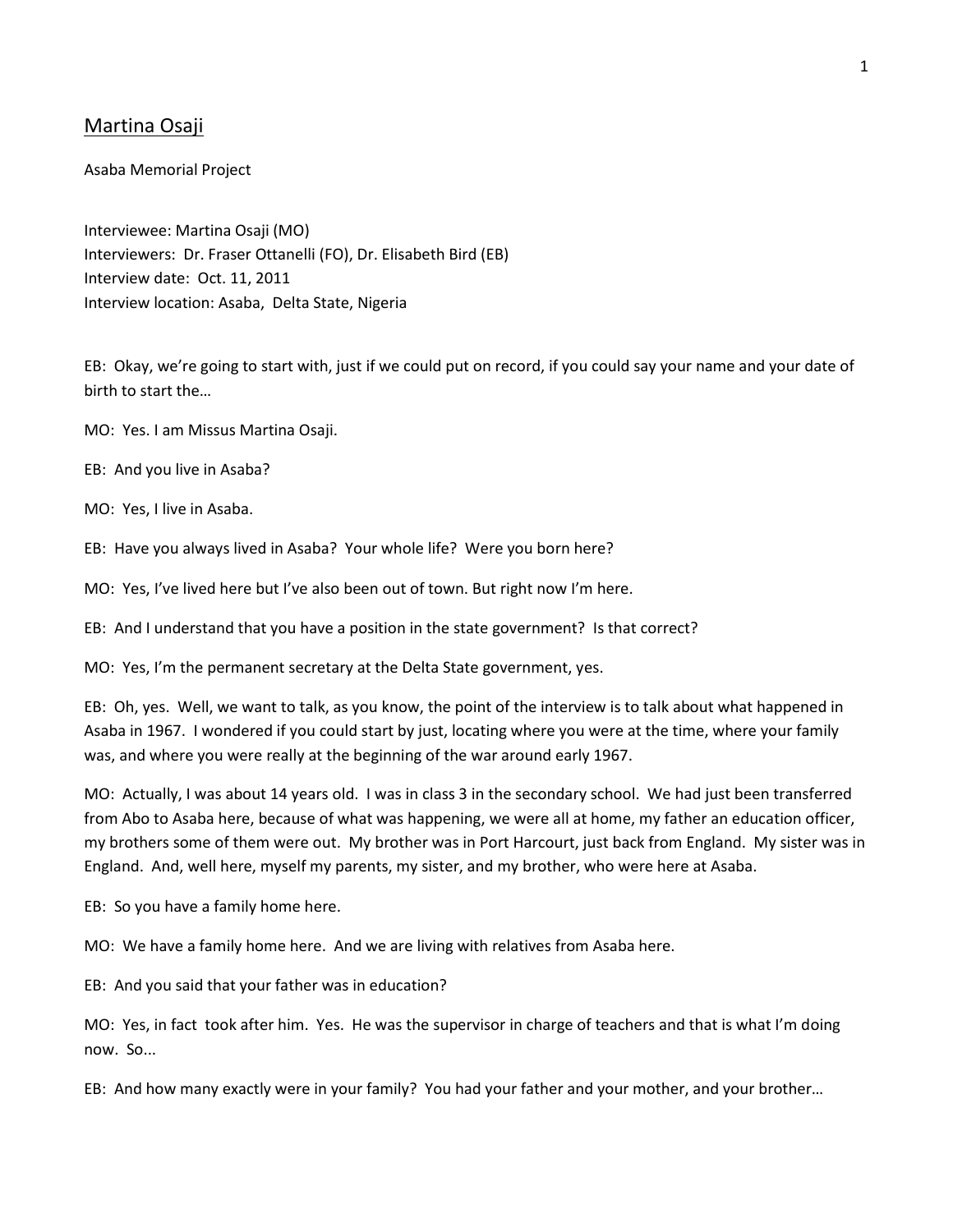MO: Yes, we are six. Six children. I am the last, actually.

EB: How many girls?

MO: Three girls and three boys.

EB: So um, when you began to hear about, do you remember hearing about the arrival of the Biafrans first of all?

MO: Yes, we heard about it. But at that time nobody knew what was happening we never had any experience like that. You know? The only thing we knew was many of our relations who were in the north or in the western states came back home and met us here. People were running from afar, coming home. When we were already at home.

EB: What were you hearing from them?

MO: Uh, there was a problem. The soldiers, there was this question of secession, and there were Nigerian soldiers and there were the Biafran soldiers. Incidentally, we are not in the army. None of my relations had anything to do with the army so we were just watching. Suddenly we heard there were air raids. Different sounds, blasts. Nobody knew, people were running helter-skelter. Incidentally, my eldest brother senior to me, to me—ran, ran across to the Niger. Then the children who were playing, with the noise there was confusion.

EB: And when was this? Was this with the arrival of the Biafran troops or the Federal troops?

MO: Okay, you see that was where there was a problem. Um, at the point we didn't know was it Biafra or was it the federal troops. About the uh, fourth of October because of the confusion we were running for our dear lives, they said the federal troops were coming. The Biafran soldiers were there. We didn't know who was who. We were running. As a matter of fact we ran into the bush. My father, my sister, and myself. Because my brother had gone to the east—he just ran like that. And then my mother had to go to the east to search for him. So we were left just three of us together —my father, my sister Appolonia, and myself.

EB: So then what did you do?

[00:05:00]

MO: We ran into the bush for safety. We didn't know what to do, people were running away—saying they've come and they're out killing. And we ran into the bush. On the fourth, we spent the night there in the bush. Some soldiers would meet you—"are you a friend or a foe? Are you for one Nigeria? Or for Biafra?" There was confusion. We spent the night. And then the following day my father say—wow. If anything happens to him here then nobody would know about him. Nobody would know. He wasn't a soldier, that he would go back home and face whatever. The way these men would come—really wild—they would intimidate you, and if you're lucky cause what—you don't know who is a friend.

EB: Cause you couldn't tell the difference between the federal or the…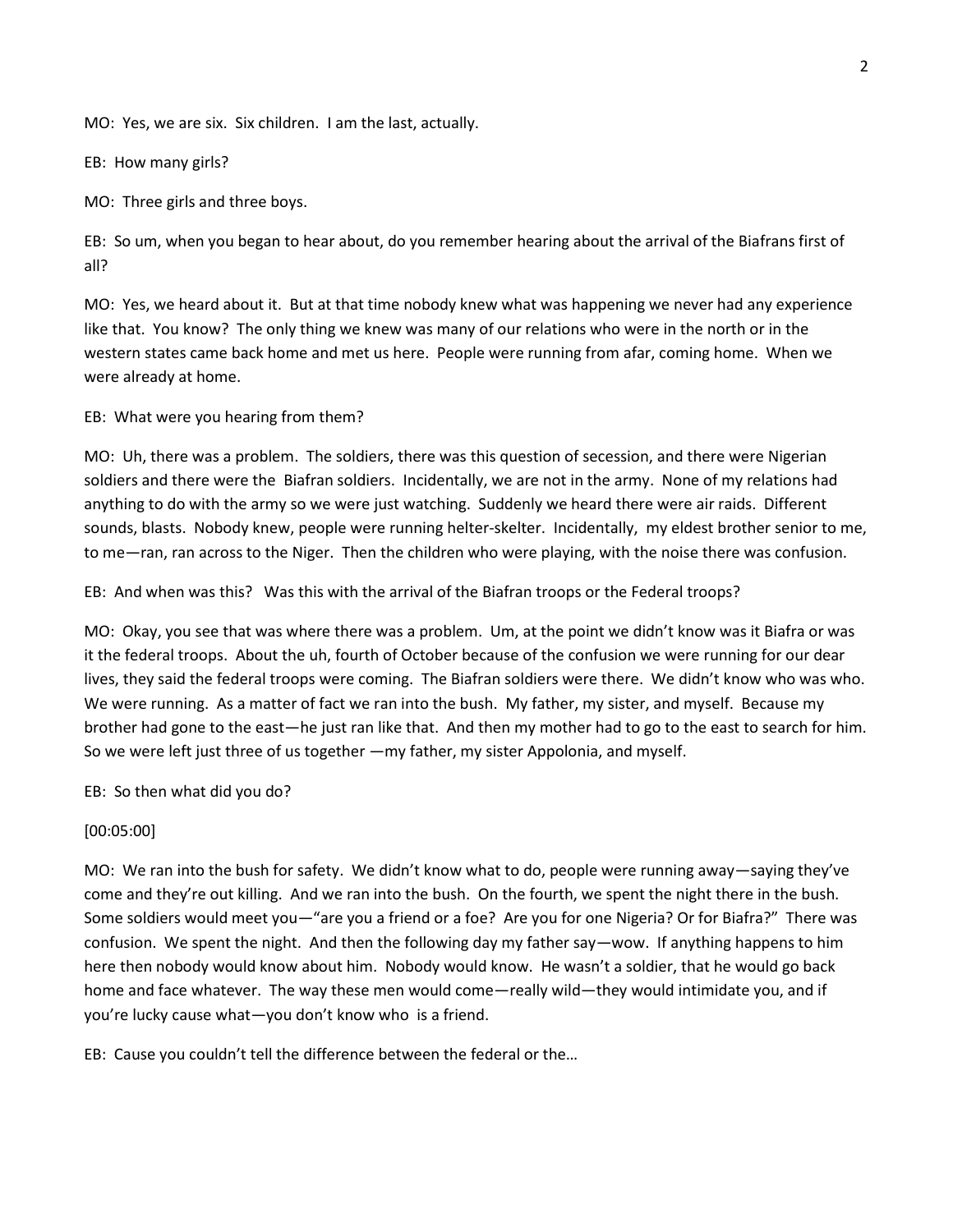MO: Yes, there in the bush. So, my father felt that it was safer for him to go home. And then on the  $6<sup>th</sup>$ , we came back home. And we were able to get to our house and spend the night there. And on the  $7<sup>th</sup>$  of October, the black day more or less, we had had our breakfast just there, at one point you would see three soldiers would come—who are those here? My father would come. I am their father. They say who are you—are you a soldier? He said no I'm not a soldier, I'm an education officer. He tried to show them who he was. Some would come, remove everything, and then go. Another set, they would come like that. We didn't know who was who. And there was no—I mean, that was our first experience our first encounter. We had heard stories about war but we had never really heard anything like that.

EB: So, when these people came did they seem organized in any way or were they just groups arriving?

MO: They would have been organized but for us when we see them, you know, we were expecting, my father would say if you take me to anywhere I will be able to explain. But I'm not a soldier. I think perhaps you are looking for the soldiers. He wasn't a soldier—he was a public, a civil servant. So he would always have explained, he would try to speak to them in the language they understand, but they were not for that.

EB: So they weren't interested in what he had to say.

MO: No, that um, on that day they now came out, because again we had heard stories that they were looking for young girls. And my sister, my elder sister was quite bigger than me. And these were the people the young girls they would want to rape. And she wouldalways hide, and she would dress in a way as if she's not a young girl. In case they want to…cause they could pick anybody from what we heard.

# EB: How old was your sister?

MO: Uh, she had just finished the secondary school so she could be about, maybe eighteen or nineteen. She was quite young though.

# EB: And her name was Apollonia?

MO: Apollonia. But she is in the US at the moment. I was quite small. So when they came in, this group that came in now, big, fierce-looking, with a gun, you know. They never came without the gun and that could frighten anybody. And they wouldn't allow you to talk. And so they came and said "all of you come out." We came out. My father had his trousers and then had a polo shirt, and um, he had his rosary, he is a Catholic. We are staunch Catholics. He is a very strong Christian. So he had his rosary, he was praying, you know, and then they asked all of us to come out, my father came out we all came together. And he said you this way—he is a man. And then, you this way. So, while he came out ,from up on the side some of his relations came also so they were driven out. From all corners, so he met his relations. My own uncles, and oh, I was quite glad, I was, oh good, my father is not alone. And then they took us, it is not like they just let us go they followed us and then they followed him. And they followed him and three of his relations. And we went.

EB: So you went off and they went off in another direction.

[00:10:00]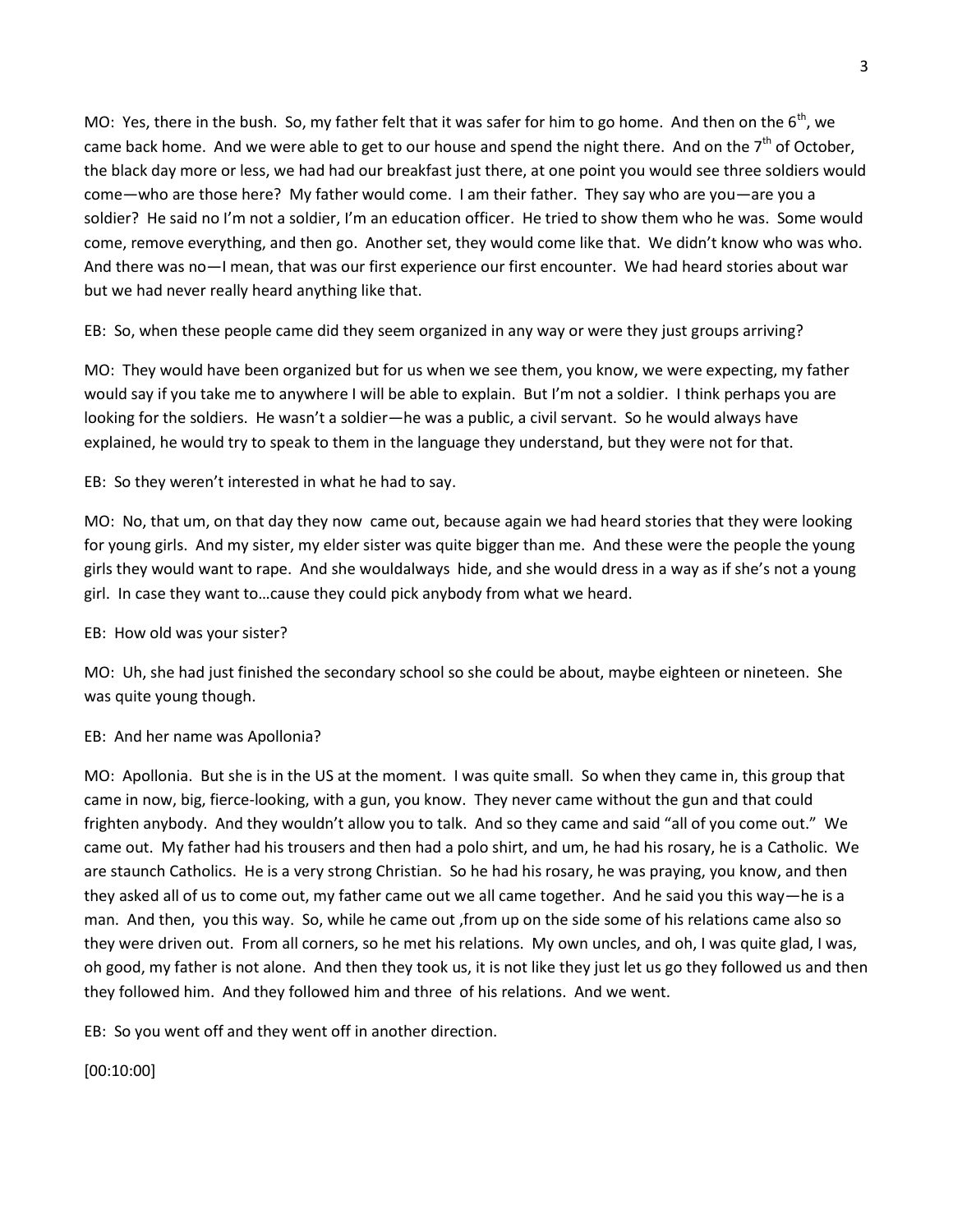MO: Yes. Not too far. We had gone just. We couldn't imagine what was happening. But you couldn't look back because they were after you. You couldn't, there was no time. And as we were going there were people, more people. You know? So my father had gone the other way. They now took us, but at that point, my sister said what could be happening? The gunshots? Could they have been killed? Or what? There was fear. We were not too sure of what was happening. Then they took us, to Ogbe-Osawa square, that is the point in this town where they took us where there was so many women, but we met so many of our relations. In fact, when we met they said Marti where is your daddy? I said, I don't know where my daddy is they took my daddy the other way I don't know. Then we were all in tears, we didn't really know what was happening. His relations say, where is your daddy? I say I don't know. It was drizzling. We were all there milling around, you know, until -we stay there for hours, hours. Then, at that point they say the women this way, the men this way. Some young boys, very small, joined the mothers you know? And then they took us to the Maternity. The women who were there. And as we were leaving, we looked behind, we saw, we heard the sound—bum-bum-bum-bum-bum [makes a gun with her fingers and points it around]. Kept all of us there, and we were, until late in the night we were released. And where our house was at that point was in Logo (inaudible). So we had to leave there. And we looked for, we had to go to our relation's place, our auntie's, somewhere, and we managed to get there. And when we got there the news had gone, people who had passed, they had seen our father and the others, they were shot, they had seen them lying there. So it dawned on us that, you know, what about the others? While we were going we were meeting corpses on the road—and we were all afraid. We had never had it. And we, I mean we couldn't imagine it, because my father, my relations were not soldiers, and we thought really that nothing would happen to them as civilians. We're not soldiers, fortunately. So, following there we managed to get down towards where, you know, the sight was terrible. Sight was terrible. What could we do? At that point, we had the news that the people, those people who were asked to go they were shot, and we knew that people in other places in the town that-- was the central place, but my fathers and the others they had been shot by our house.

EB: So they weren't shot at Ogbe-Osawa .

MO: No, they were not shot at Ogbe-Osawa. Yes, they were not there. But my other relations, they were there—they would say ah, Marti where is your daddy? In tears, I didn't know what. By the following morning we knew that those ones were equally shot. They themselves.

EB: Do you remember, when you saw the people who had been shot, do you have any idea of how many were killed there?

MO: [whispers] There were many. There were many in my own family, because I am Mrs. Osaji like I said, but my maiden name is Isichei, so we had more than just one family, more than just 40, we had uncles there was no family along that street, not one family that escaped it. And you see, this village was civil servants, those who had retired, those who were working, they were all home. They came home. If there is any problem anywhere, home you run to for safety. So they were all at home, except for the few who ran out. And they were, not that they were sure that there was safety but they just ran out.

[00:15:00]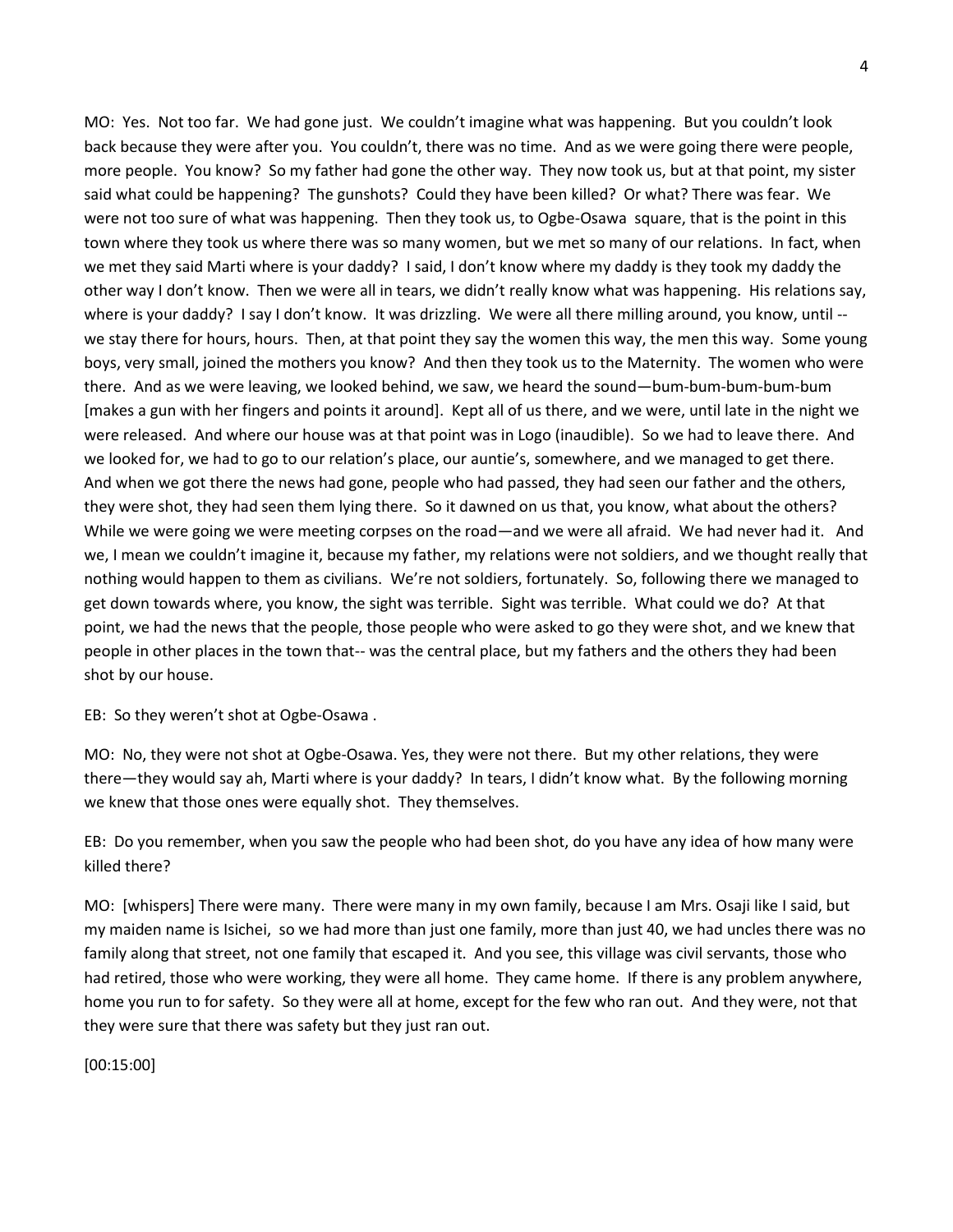We thought that coming home you could explain yourself, if anybody comes and they take you to anywhere you would be able to explain. They would say, yes, this man, cause it was known he was an education officer of repute people knew him. But, not for that period.

EB: What was your home village?

MO: Umuagi.

EB: Umuagi. And that was where many civil servants lived?

MO: Yes, people who had worked and who had come home. And because of the war many of them had come home. Not all of them were really residents there, at that point. But some came from the north, some came from the west, some came from the east, you know? They all came home.

EB: What was your father's name?

MO: Leo.

EB: Leo…

MO: Leo Samuel Isichei , yes.

EB: Could you maybe talk about him a little bit? What kind of man was he?

MO: Um, he was a Catholic to the core. A very good Catholic. When the missionaries came in here in the 1890s, he was amongst the first people whow ere converted, and he was a teacher. Although he wasn't a graduate, but you know then primary 6 or grade 2 teacher that was quite high. So he was the only one of them that, a man, that was allowed to teach in a convent school there. A convent school that was for girls, run by the Lady of Apostle Missionaries, the reverend sisters, so he was quite at home with the reverend sisters. You know, he was very good, he was a teacher in the convent schools before he went into the government school. And he had traveled to so many places in the West then, outside the Delta. Gone to Auchi, gone to Ibillo, gone to Afuze, so he had so many friends and his name, they knew him as a teacher. They would call him [speaking in Igbo], that is a teacher. That is very good, and he taught so many people.

EB: What was he like as a father to you?

MO: Oh, he was more than a father. He was a darling father, you know. We looked up to him so much. He was everything to us, and he wanted to bring his children up to make sure that they had education. My mother wasn't educated, but she was quite close and she knew what to do. Um, so he was a teacher, he grew through the ranks before he became an education officer.

EB: Were you able to bury your father?

MO: Yes. [sighs] Yes. That was the most we could do at that time. We had to organize to get, you know, they didn't allow us to get near where the corpses were. But then, the reverend fathers had started coming, a few chaplains, with the soldiers. Um, one or two of them, perhaps one of them who knew my father as a teacher then, were able to help us. My sister, and one father Ogboko of blessed memory, one of those who was around,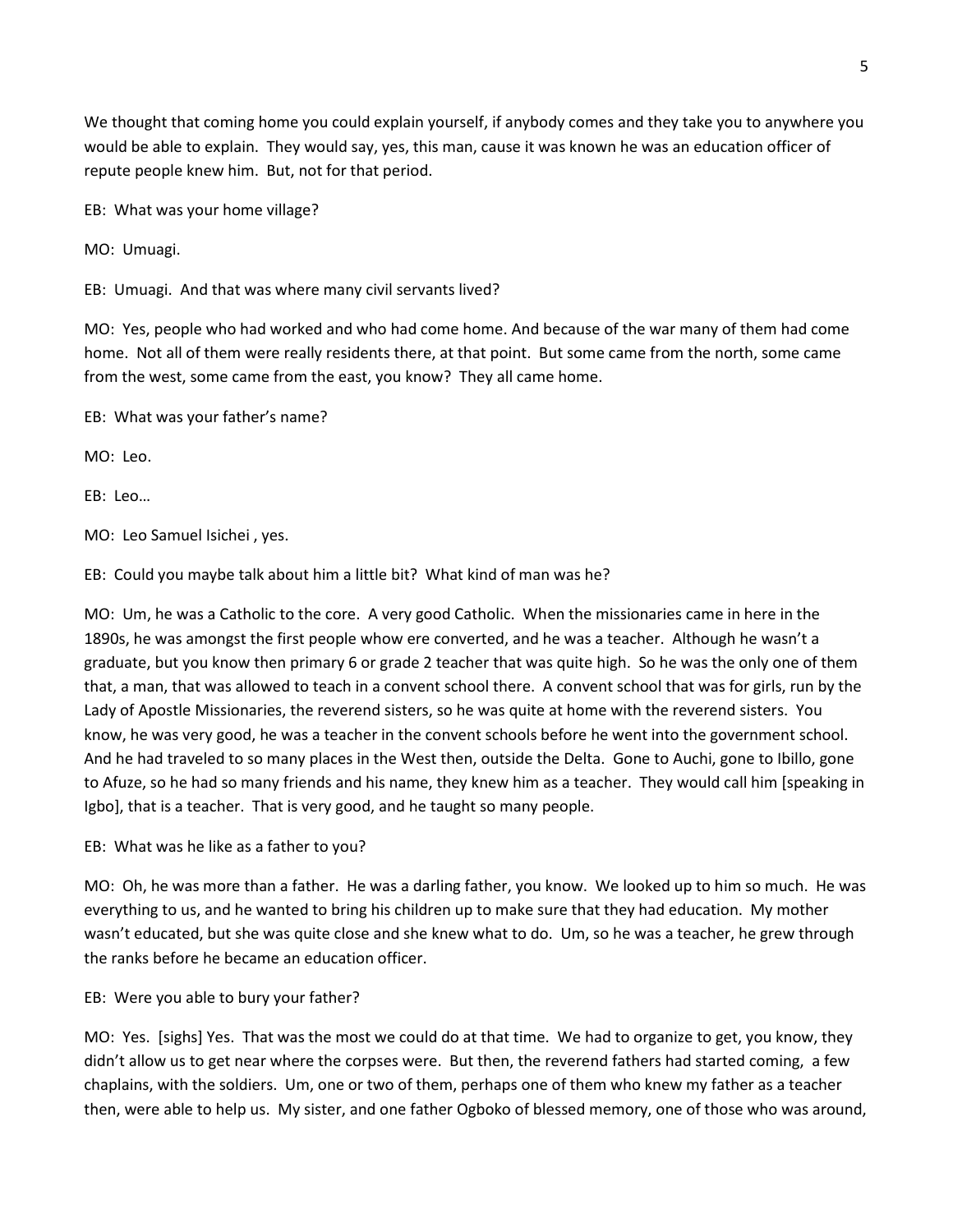he was a rector, in the seminary, in this town. He was around, so we managed to carry him. But, we couldn't give him a befitting burial but what we wanted was to make sure that he was interred in his own compound, not there. We were just lucky, because the other two who were with him, none of the relations were there. And it was a very big risk then. You could be shot there. But there was one man who helped us. And then we were able to carry him and dug a grave. You know, with the fear, we are having a shallow grave because you had, you didn't have to spend so much time. But we got him buried in his own compound. So at least that gave us some joy. That we know where he was there interred.

EB: That must have been a terrible thing for you and your sister to try to do.

MO: It was, it was terrible. It is only now I'm trying to get over it. I mean it was a traumatic experience. From 67-70 I mean I wasn't myself. Anytime that thought came into my mind, and any time I saw in my mind the people at Oge-Osawa, the people who were walking down. Walking on top of corpses running up and down. You know, it was just with prayers and the grace of God that we have gotten—that we are trying to get over it.

### [00:20:00]

But, the joy is that there is a legacy he has left behind. And that is me, and that is my brothers. Because I would say yes, that is why I don't want to forget him. The  $7<sup>th</sup>$  of October is a special day for me. In fact, if you go to town, to my church every 7<sup>th</sup> of October I offer remembrance mass, I say he can't be forgotten. I am not asking for anything but to say that my father can't be forgotten. That he was killed he wasn't a soldier, so there is no question—he wasn't interested in politics. He was only thinking about his work his family, you know. So the thought of it, it has happened, we survived it, we are victims, but I have that joy that we buried him and that I am here alive. If the dead say, he would say yes. I didn't enjoy much of him, just 14 years, you know, I didn't know him. When I went to the university he wasn't there. Whenever I had a big celebration, graduation or marriage, I cry, I say wow, my father would have been here. But for the fact that he died during the war, not just natural death, but the fact that he was killed when he wasn't a soldier. Yes, it was a war, but then he wasn't a soldier, he wasn't on any side. And perhaps if he had a gun he could have faced them, but he had no gun. He was helpless. It was not worth challenging. He was just like a sheep led to be slaughtered, that is the way I see it.

EB: You said he was with two of your relatives when he was killed and they were with him at that time?

MO: Yes, Mr. Biachi in fact he is the father of the reverend father. The reverend father was about two years old then. The mother ran away with him to the east. The father ran from the east and came back to Asaba. You know because they came out from the opposite direction, when my father was being taken away they came out, you know, so all of you go this way, and they all went that way.

EB: Do you know how old your father was when he died?

MO: Yeah, he was about 57. He was born in 1910. About 57 years.

EB: What happened then after you had, you buried your father, what happened then? You didn't have your mother with you.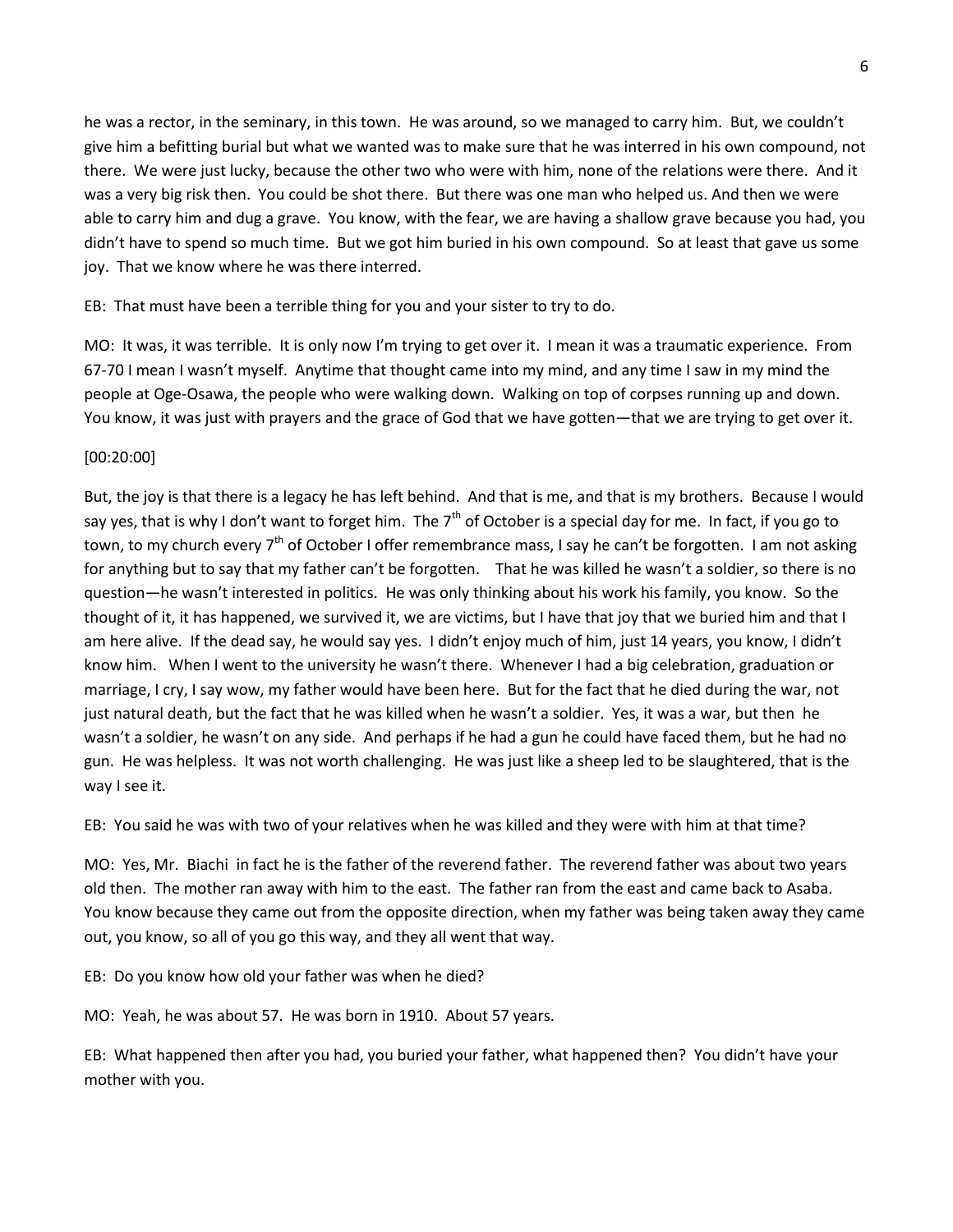MO: Yeah, I didn't have my mother with me. Now, I told you my father had taught in so many places. And there was one reverend father, who was his student, somewhere in Auchi, side, he remembered. Then the news they killed that they killed that. So he heard that. So we were coming now, so that they take some people. In fact I lived with him, he took care of me. My sister who had just finished secondary school, she was given a teaching job—and she now took care of me. I was taken out of Asaba, I had to leave Asaba. You know? We left our house. Because by then the soldiers had occupied the place.

## EB: Did the soldiers destroy things?

MO: They didn't destroy, but there were gunshots. They didn't burn the house down because there was no resistance. I think if somebody had said they had seen someone who was trying to protect…but it was all open, the doors were open so they could go in and you know, it was after so many weeks, you know? But we couldn't stay in there. We left, the two of us. There was nobody—my mother was in the east. We didn't know where she was. There was no contact. In fact, it was in 1970 they came back.

### EB: And how did you find her again?

MO: Ah. It was an experience. Because she was worried she didn't know where her children were—and we were here. So I was in school then. And they say the war had ended—I was in the higher school then. They say the war had ended. So, I have to come to the house. There was no more war. I mean, you know, the, it was on the other side. She now came back with her load, crying, shouting, yelling. You know? [sighs] It was hell.

EB: Did she know then that your father had been killed?

MO: Yes, the news filtered from here down there. She was worried. We heard she was alive but we didn't know what was happening. So we're all praying, praying that one day the war would come to an end and we would all be reunited.

#### [00:25:00]

And then one day the war came to an end and she now came back with my brother. And my eldest brother. He had just came back from the east. He had just came back from England in 1966, and just went for an assignment in Port Harcourt, and he got caught up. But he came back then, and he came back and he continued, and he then went to Lagos with his work there.

EB: What was the condition of your home when you came back and your mother came?

MO: Oh…everything was scattered, they had made away with all the things. There was nothing there. We just had the four walls. There was nothing there. They had looted the things, the ceilings you saw gunshots. No, you know, there was really nothing there. But the fact that there was a roof—it was leaking—but there was a roof. The fact that the house was standing there, that was good.

EB: How did your mother manage? When she came back?

MO: Ah, support. Standard family. You know? At least she saw us, she mourned the husband, but she saw us. She had to ask us what happened but we couldn't say much. We just said, relax. You know, prayers, extended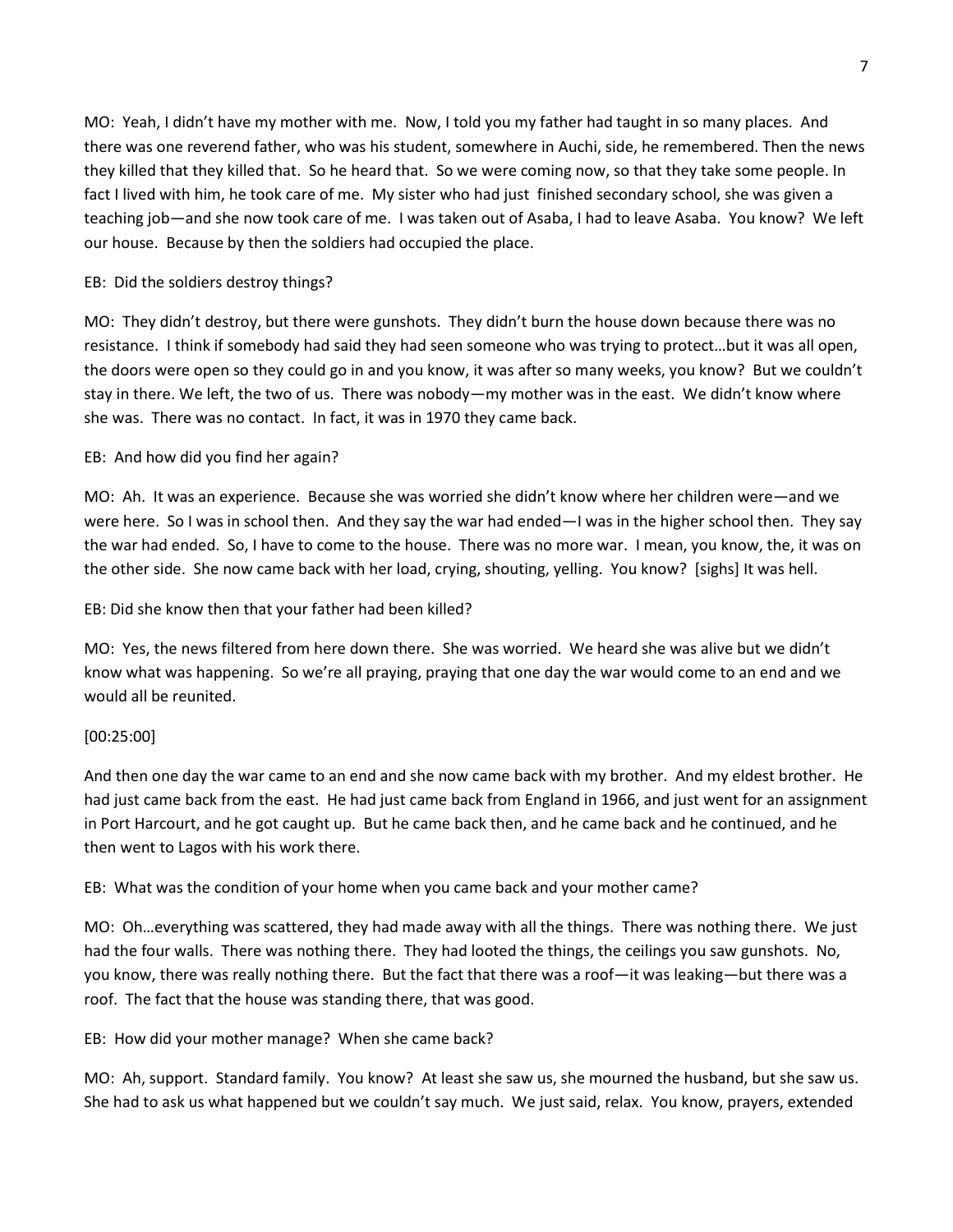family's homes. You know, people coming to cheer her up. And then, she had heard this neighbor, that one, that one, that one, that one, that one. It was too much.

EB: Yeah.

MO: So, that is that.

EB: You, describe the soldiers. You said they came they were big…that they were violent. Could you talk a little bit more about how they behaved in a general sense? Were there any of them who were not brutal? What was the general kind of behavior for the soldiers?

MO: They were quite brutal. Because, they would come with their guns. You know? Move this way. Where is this? And that is frightening enough. Because, you don't know anything they could release the bullets. But they didn't release it while they were there. But the way that they would push you—do this, do this. They carried the radio, they had come and taken so many things. They come, they would take, they would carry—they were really brutal. They were brutal.

EB: We heard that, from some people that a lot of young girls were raped and…

MO: Yeah. Yes, we heard that, but fortunately for us we were not, you know, we were lucky, because people came and they took us. The reverend father, the reverend in blessed memory, he was my father's boy when my father was a teacher in his own place outside Delta. And now I do the state, and he took us out. He took us out, you know? And then the missions came in, the reverend fathers came in as chaplains. So they had tried to put some children together even in St. Patrick's. You know? Kept them there. So we were lucky we were taken out. You know? And then I had to start school somewhere.

EB: Fraser, would you like to ask anything?

FO: Um, no, the last question is the one about violence against women.

MO: The violence, there is no doubt about it. That is an experience I would not want to repeat at all.

EB: Were you aware of many, any women who were killed?

MO: Oh yeah, and there were stray bullets. Stray bullets. Like, a, Chuck, I think the mother was killed. Had three kids. There were others, you know I can't remember them all you know? There were others of my relations, my father's relations, they were men. But there were some other women who lost their lives. There were many. In fact actually families would have to give out the names.

EB: But you said you thought as many as forty of your extended family?

MO: Yes, but when you talk about the whole village, you know, 100+. In the five villages, so there were more than that. There should be more than 1,000.

EB: You think there were as many as 1,000.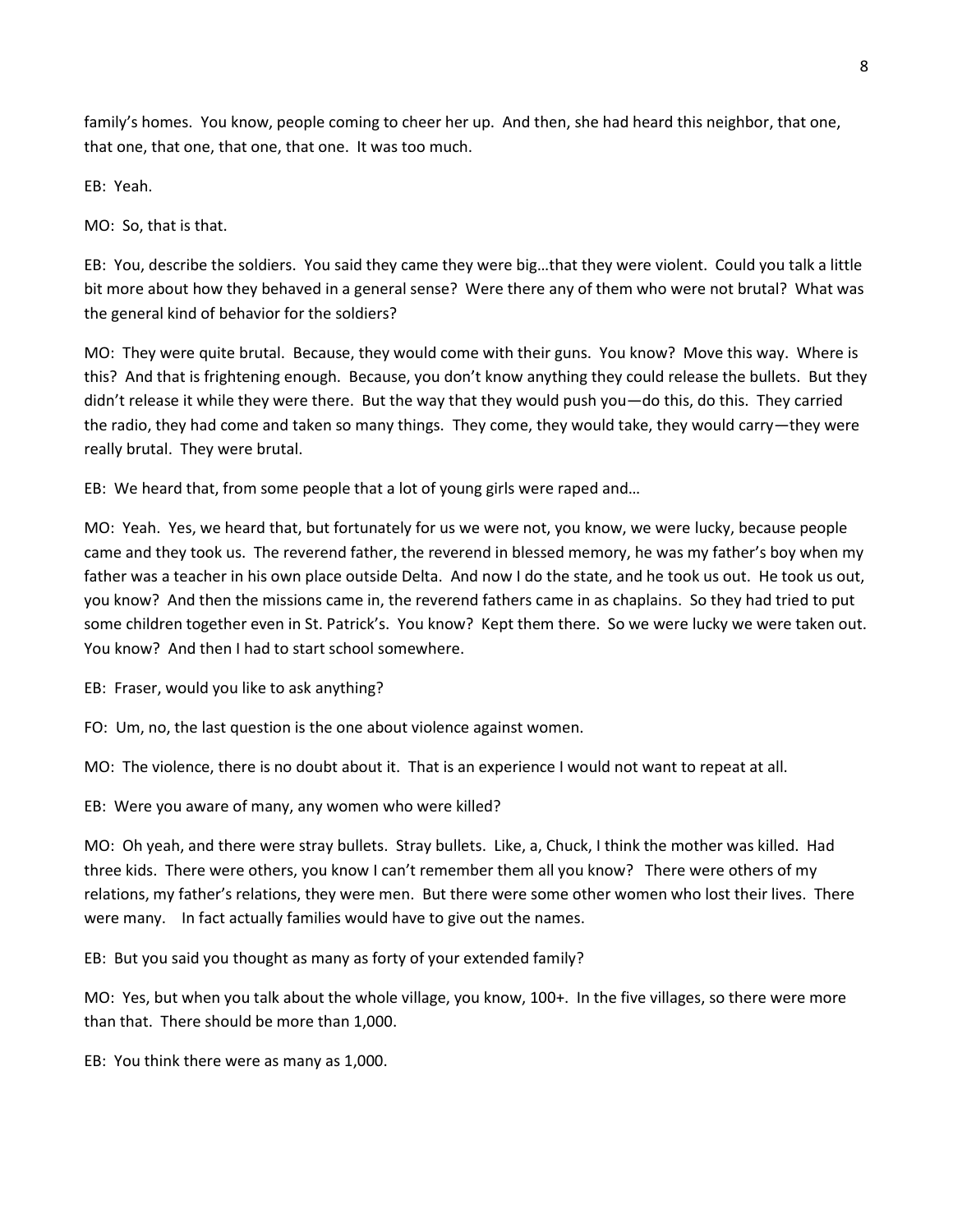MO: Yeah, there were quite many. You know, I might not be very accurate, you know. That is why there is need for study so that we get names and the number, the actual number.

EB: Yes, we would, what do you think now—do you think that, you mentioned that it was very important for you to remember your father. Do you think that, what do you think is the important thing to do now in terms of remembering everything. Is it appropriate to…

MO: Yeah, I want people to know because not many people know what happened.

### [00:30:00]

Even my own children now, I tell them the story. It is history. And, um, I think there is need for them to know that at a certain time this happened and these were the victims, these were the survivors. Just them knowing, that is my interest. That is my interest, because there is nothing you can do to replace my father. There is nothing, no amount of compensation. I would rather have my father and my other relations. But I want the world, I want people to know that this is what happened on the  $7<sup>th</sup>$  of October, that people were massacred. People were killed, civilians, who were not soldiers. They should be there. We read history books, so we should also have history books of what happened here for generations. That is the only way we can remember them. For me, I'm not interested in anything than other maybe having a museum, something to show. So people will go, and say what happened? We will have the history there.

EB: Yes, that is…

MO: Otherwise, the tragedy will be closer. If there is no way you remember them.

EB: That is of course our goal this time, making the museum, telling the story. Around the war, and having people…

MO: Yes, tell the story, because if you just allow it it is gone. And that's it. And being a survivor, a victim. I feel like I haven't done what I'm expected to do. Because God knows why I had to survive. For me to have a story to tell. And that is why I'm telling you now.

EB: So we learn about your father through you.

MO: Yes, yes, that is right.

EB: Thank you.

MO: I have his picture, I forgot, I just came from the office I have his picture. I forgot but if you phone me at the office I'll get you his picture, I have his picture. A picture he took with us.

EB: That would be really good. One of the things we like to see, we would like to be able to

FO: I'm going to turn this off now.

EB: —is, we know that…